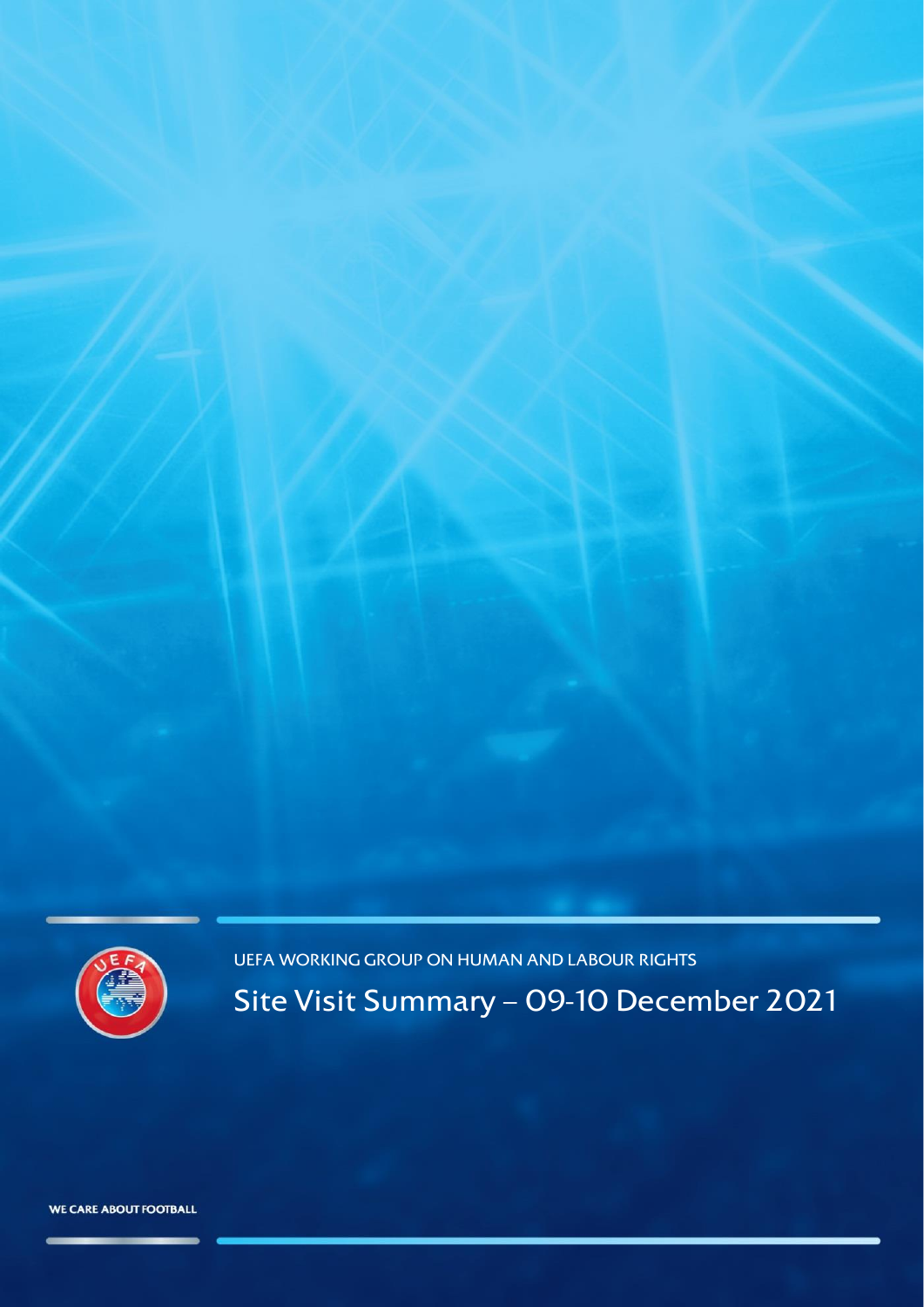# **Table of Contents**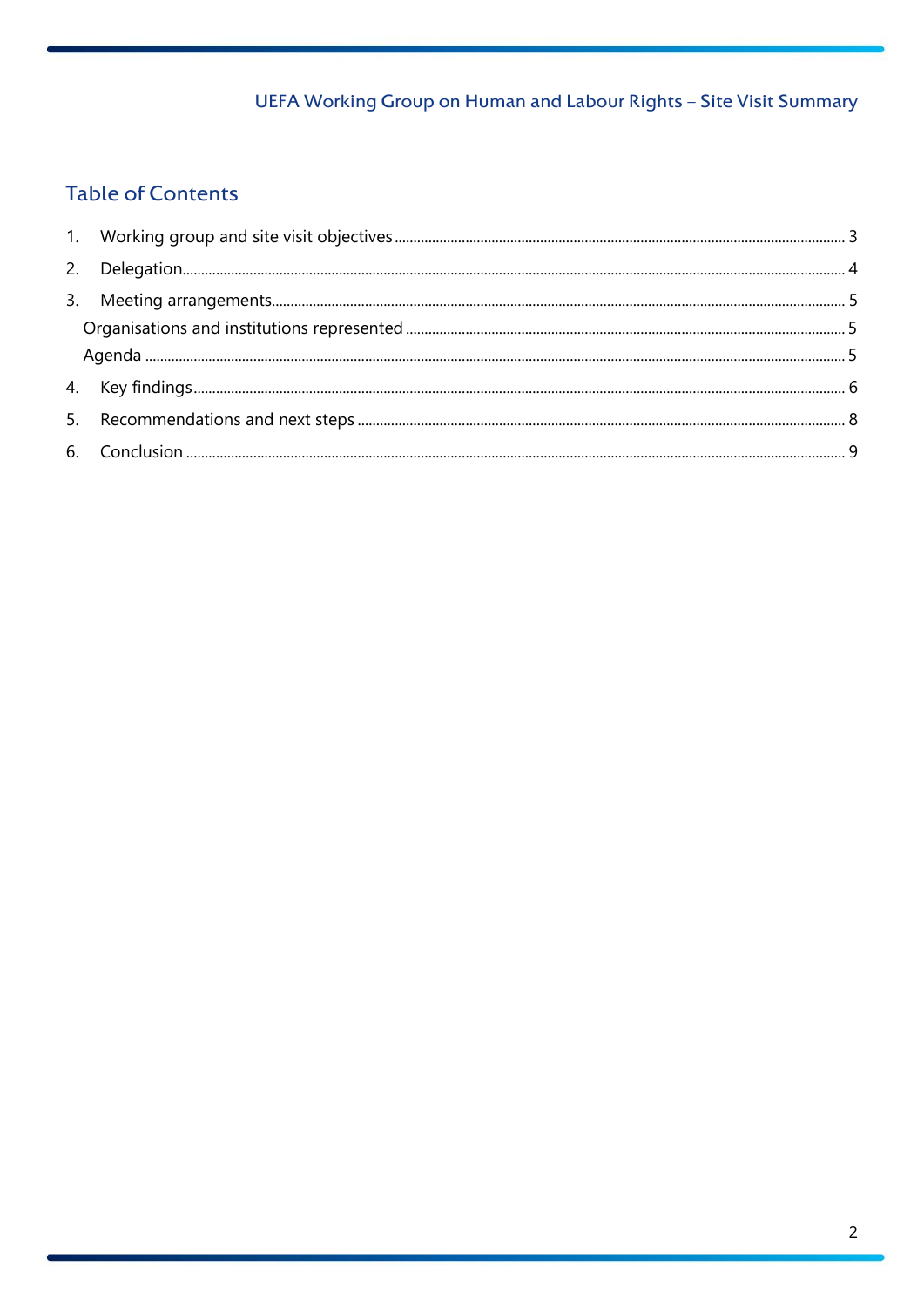# <span id="page-2-0"></span>1. Working group and site visit objectives

The aim of the working group is to ensure one united and aligned voice for the European football association and provide commitment and leadership to ensure the respect of Human Rights, and specifically Labour Rights, related to the 2022 WC Qatar.

Ahead of this second site visit in December 2021, the working group had held four meetings, on the following dates:

- 17 May 2021, Online
- 1 June 2021, Online
- 10 July 2021, in person, hosted in London
- 24 August 2021, in person, hosted in Doha
- 21 October 2021, Online
- 29 November 2021, Online

The December site visit aimed to continue the gathering of information about developments in Qatar through discussions and exchanges with authorities, institutions, and individuals. In this, the organisations involved presented their work and key areas of expertise, followed by discussion and exchange on critical questions brought forward by the UEFA working group. The main topics which were discussed included:

- Labour rights
- Freedom of the press
- Fan engagement and tournament involvement
- Anti-discrimination, in particular women's rights and LGBTQI+ safety and inclusion
- Human rights due diligence checks throughout the supply chain

The group's visit to Doha also looked to widen the scope of interaction with additional active parties. This included potential new discussions concerning migrant workers in the hospitality industry, a sector which is coming more to the fore as the tournament approaches given infrastructure and construction projects are being finalised.

The visit also focused on collecting more detailed information to enable the exploration of the legacy aspect of the tournament. Conversations were held around the existing legacy plans of the country and the institutions involved. This, to understand how European football association can contribute to these, ensuring that the positive developments that have taken place will endure after the tournament.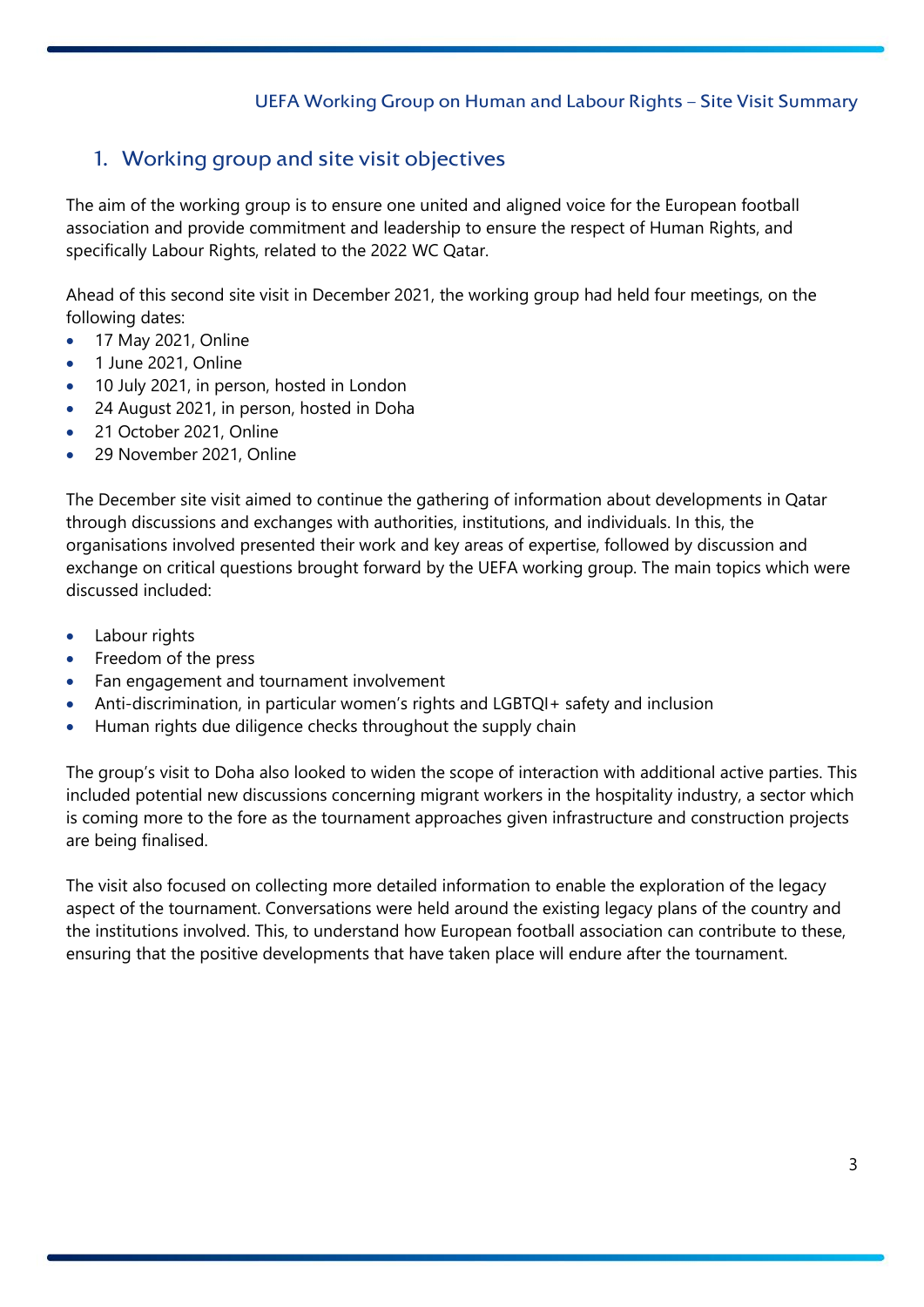# <span id="page-3-0"></span>2. Delegation

The visit was attended by the following delegation:

- **Robert Breiter**, General Secretary of the Swiss Football Association (representing Dominique Blanc, President)
- **Gijs de Jong**, Secretary-General of the Royal Netherlands Football Association
- **Anders Hasselgård**, Head of International Development Cooperation of the Football Association of Norway
- **Jakob Jensen**, CEO of the Danish Football Association
- **Edleen John**, Director for International, Corporate Affairs and EDI at the English Football Association (representing Mark Bullingham, CEO)
- **Håkan Sjöstrand**, Secretary General of the Swedish Football Association
- **Terje Svendsen**, President of the Football Association of Norway
- **Tobias Tibell**, General Counsel of the Swedish Football Association
- **Ben Weinberg**, Social Responsibility and Supporter Relations of the German Football Association (representing Heike Ullrich, Vice General Secretary)
- **Nodar Akhalkatsi**, FIFA Director Member Associations Europe
- **Andreas Graf**, FIFA Head of Human Rights & Anti-Discrimination

UEFA representatives on site:

- **Michele Uva**, UEFA Director of Football and Social Responsibility
- **Emily Shaw**, UEFA Head of Executive Office
- **Laura Piccolo**, UEFA Diversity and Inclusion Coordinator

The following individuals joined the meetings virtually:

- **Marco Casagrande**, General Secretary of the Finnish Football Association
- **Ekaterina Fedyshina**, Deputy CEO of the Football Union of Russia
- **Thierry Favre**, UEFA Deputy Director of National Associations
- **Sara Holmgren**, UEFA Diversity and Inclusion Expert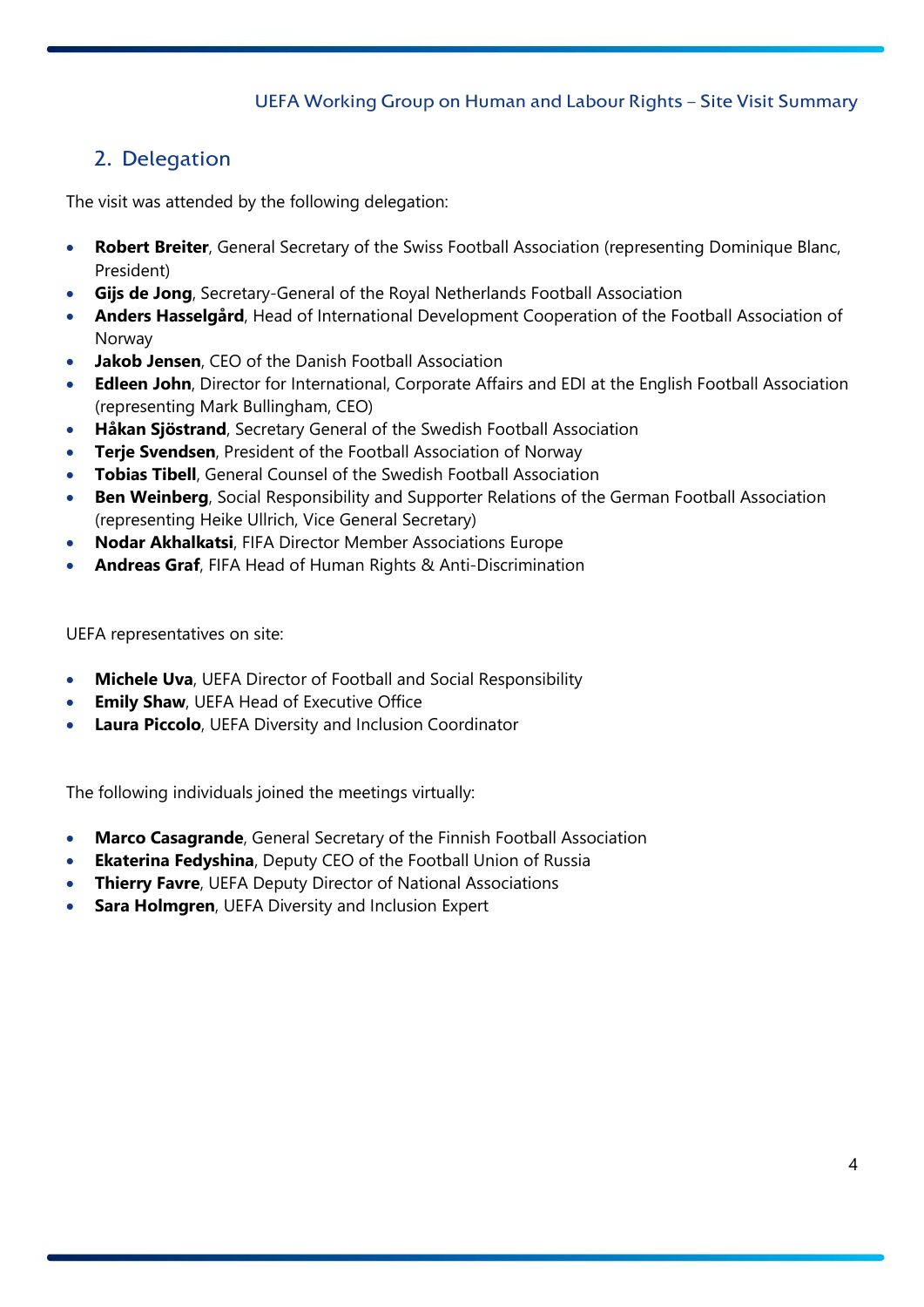# <span id="page-4-0"></span>3. Meeting arrangements

### <span id="page-4-1"></span>Organisations and institutions represented

- Amnesty International
- Builder and Woodworkers International (BWI)
- Fédération Internationale de Football Association (FIFA)
- International Labour Organisation (ILO)
- Embassies:
	- Embassy of the Kingdom of The Netherlands in Qatar
	- Embassy of Norway in Abu Dhabi
	- Embassy of Switzerland in Qatar
- Ministry of Labour, Qatar
- Ministry of Foreign Affairs, Qatar
- National Human Rights Committee, Qatar
- Supreme Committee for Delivery and Legacy (SC)
- Qatar Football Association (QFA)

### <span id="page-4-2"></span>Agenda

| <b>Date</b> | <b>Time</b> | <b>Activity</b>                                                                      |
|-------------|-------------|--------------------------------------------------------------------------------------|
| 09.12.2021  | 10:00-10:45 | Visit opening and run-through of 2 days                                              |
|             | 11:00-12:00 | Meeting with the <b>QFA</b> and <b>SC</b> : 1 year to go and legacy plans, including |
|             |             | focus on freedom of press                                                            |
|             | 12:00-12:50 | Worker's welfare in the hotel sector, Andreas Graf (FIFA) and Mahmoud                |
|             |             | Qutub (SC)                                                                           |
|             | 14:00-14:45 | Meeting with Qatari authorities, Ministry of Labour                                  |
|             | 16:15-17:00 | National Human Rights committee: 1 year to go and legacy insights                    |
|             | 17:20-18:05 | Meeting with Qatari authorities, Ministry of Foreign Affairs                         |
|             |             |                                                                                      |
| 10.12.2021  | 09:30-10:00 | Day-2 opening, debrief day 1, UEFA working group brief                               |
|             | 10:00-10:45 | <b>BWI:</b> 1 year to go and legacy updates                                          |
|             | 11:30-12:30 | <b>Embassy insights</b>                                                              |
|             | 12:30-13:30 | <b>ILO:</b> Due diligence workshop, changing demographics, and legacy                |
|             |             | updates                                                                              |
|             | 13:30-14:00 | FIFA: 1 year to go and legacy plans                                                  |
|             | 15:00-15:30 | Amnesty International: NA due diligence recommandations                              |
|             | 15:30-17:00 | <b>Organisation conference</b>                                                       |
|             | 17:00-18:00 | Debrief of day 2 and full visit                                                      |
|             | 21:00       | Departure for Arab cup match                                                         |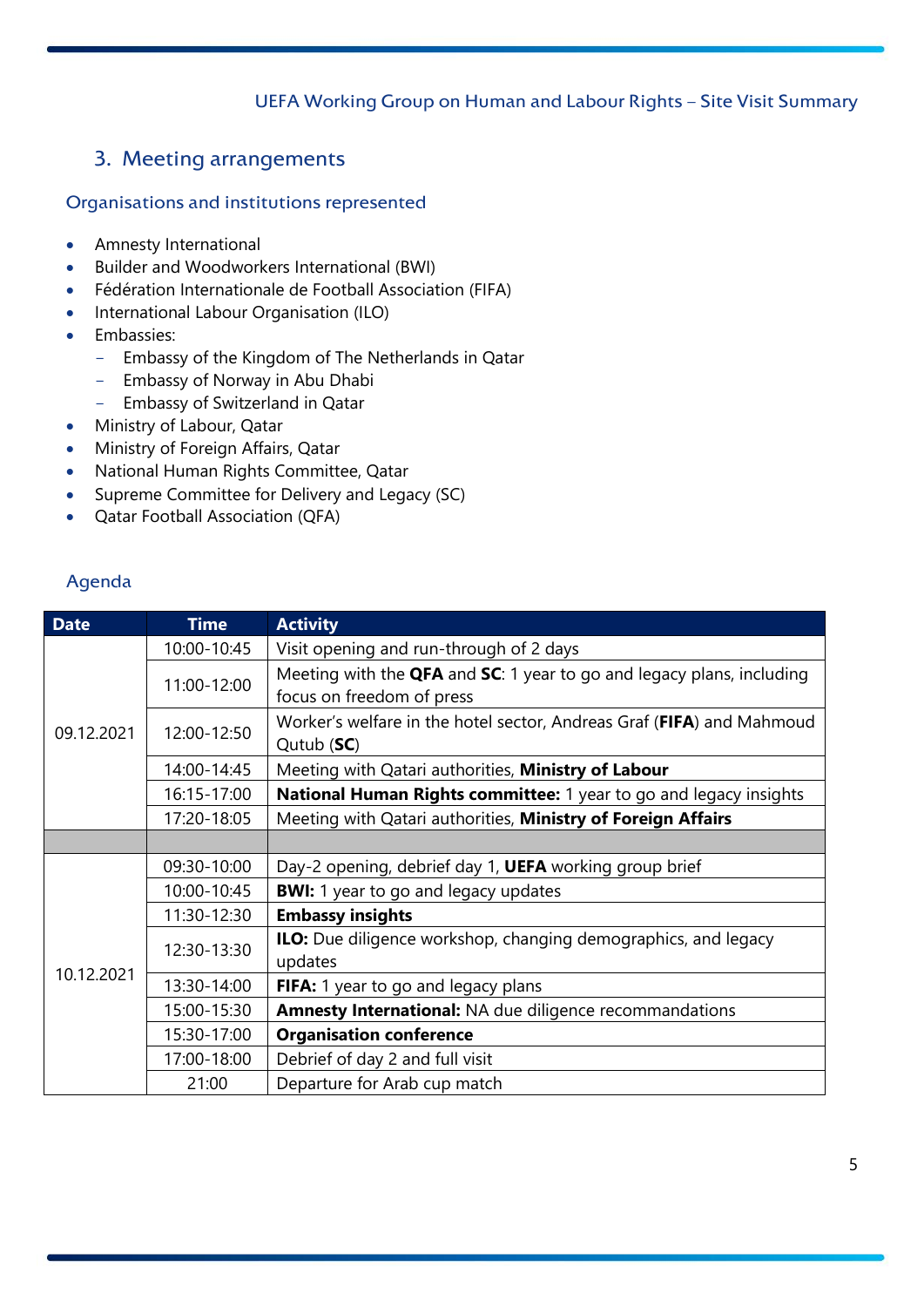# <span id="page-5-0"></span>4. Key findings

The site visit provided a strong follow-up to the first meetings held in Qatar in August 2021. While increasing the scope of the organisations and institutions that the UEFA Working Group met with, this visit also ensured that discussions were further detailed about key concerns as well as better understanding concrete plans around direct impact and the potential legacy within the country.

The five main topics of discussion [\(outlined in section 1 of this report\)](#page-2-0) provided the following findings:

#### *Labour Rights: Implementation of reforms and enforcement of laws*

Implementation of legal reforms remains a concern for many organisations actively working on human rights in the region. While the workers contracted directly to the tournament can rely on structure and procedures of monitoring set by the SC, there are still cases reported where employers do not agree and act to implement the changes defined in the reforms.

To look at impacting this, the meetings enabled dialogue on how football, UEFA and the National Associations can engage in making these reforms a reality for the migrant workers across the country. In this, due diligence work, support of workers welfare centers/platforms and work with joint committees were mentioned as concrete actions.

#### *Freedom of the press*

Discussions were held around the recent case of the Norwegian journalists who had been arrested in Qatar, the legal reasons for this as well as the concerns around the treatment of these individuals once arrested.

The SC and FIFA ensured the group that media and journalists will be able to perform their work in Qatar without limitations to freedom of press. The need for correct permits will however remain, as will the laws on trespassing.

Regarding the procedures and treatment during the arrest, these are to be reviewed, and the SC will ensure that the UEFA Working Group is informed about the progress around this and will follow-up, should the information not be proactively shared.

#### *Fan engagement and tournament involvement*

While the discussions around information-sharing and due diligence aspects are mostly focused on national football associations, the importance of also engaging further with qualified national teams and their fans was highlighted.

From understanding the country culture to ensuring that fans and all involved in the tournament have access to information about the organiser's procedures for reporting incidents of discrimination – enabling access to this information will be critical well in advance of tournament kick-off. While focusing on tournament specific information, this also offers the opportunity for clarification on aspects of human rights, the work done, and the progress in the country.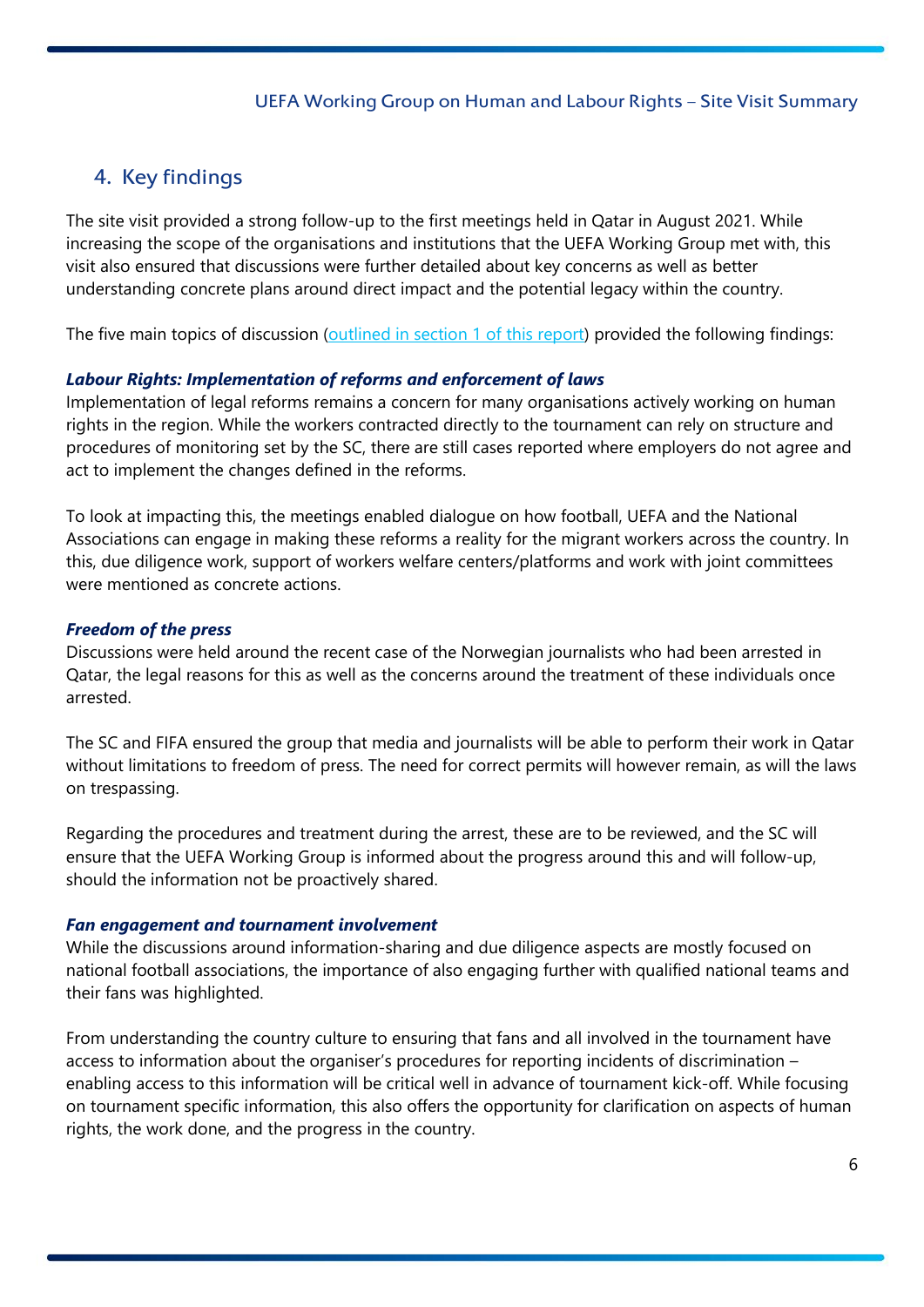The UEFA Working Group, the ILO and FIFA agreed to all make efforts to ensure information is openly available and that communications highlight progress in the country.

#### *Anti-discrimination, in particular women's rights and LGBTQI+ safety and inclusion*

The topic of gender inequality was more prevalent as dialogue regarding migrant workers expanded beyond those in the construction sector. As members of the group met with workers from a wide scope of industries, the progress in the country was reflected, but with the note that this differs widely in implementation across sectors. The domestic sector was identified to be lagging behind, and women were reported to be in a high need of support against abuse and mistreatment.

This highlighted the need for access to support through centers/platforms where the migrant workers can go and learn about their rights and get support for remedy. The information about such support also needs to be shared widely.

On the topic of sexual orientation and LGBTQI+ safety and inclusion, the topic was discussed in meetings and the focus of this predominantly in relation to fans. The organisers ensured the group that there should be no safety concerns for anyone and asserted that LGBTQI+ individuals and groups should, as all, feel welcome to enjoy the tournament and the country.

In these discussions, it was highlighted that respect needed to go both ways and that international guests should also respect the culture of the country. The reality is that public displays of affection are not part of Qatari culture irrespective of sexual orientation.

#### *Human rights due diligence checks throughout the supply chain*

For workers' welfare and human rights the work directly connected to the event, contracted by FIFA and the Supreme Committee are held to standards above the legal parameters and this expectation set the benchmark even before reforms were official in the country. However, many other sectors are lacking behind, and there is still some exploitation of migrant workers so it is key to be aware of where due diligence work can have a further impact.

With the work of the SC and ILO increasing the efforts within the hospitality industry, it is important that this also includes the full supply chain, as hotels can have a big section of its workforce sub-contracted (e.g., security, gardeners, cleaners, etc.). The SC has already supported NA's with briefings around such audits.

Due diligence should therefore not only target the management of hospitality providers, but also that of their supply chain. This can be done by interaction not only with the management, but workers' representatives.

Joint committees have proven to be a good vehicle for such engagement, comprising elected workers' representatives, and often representing the full supply chain.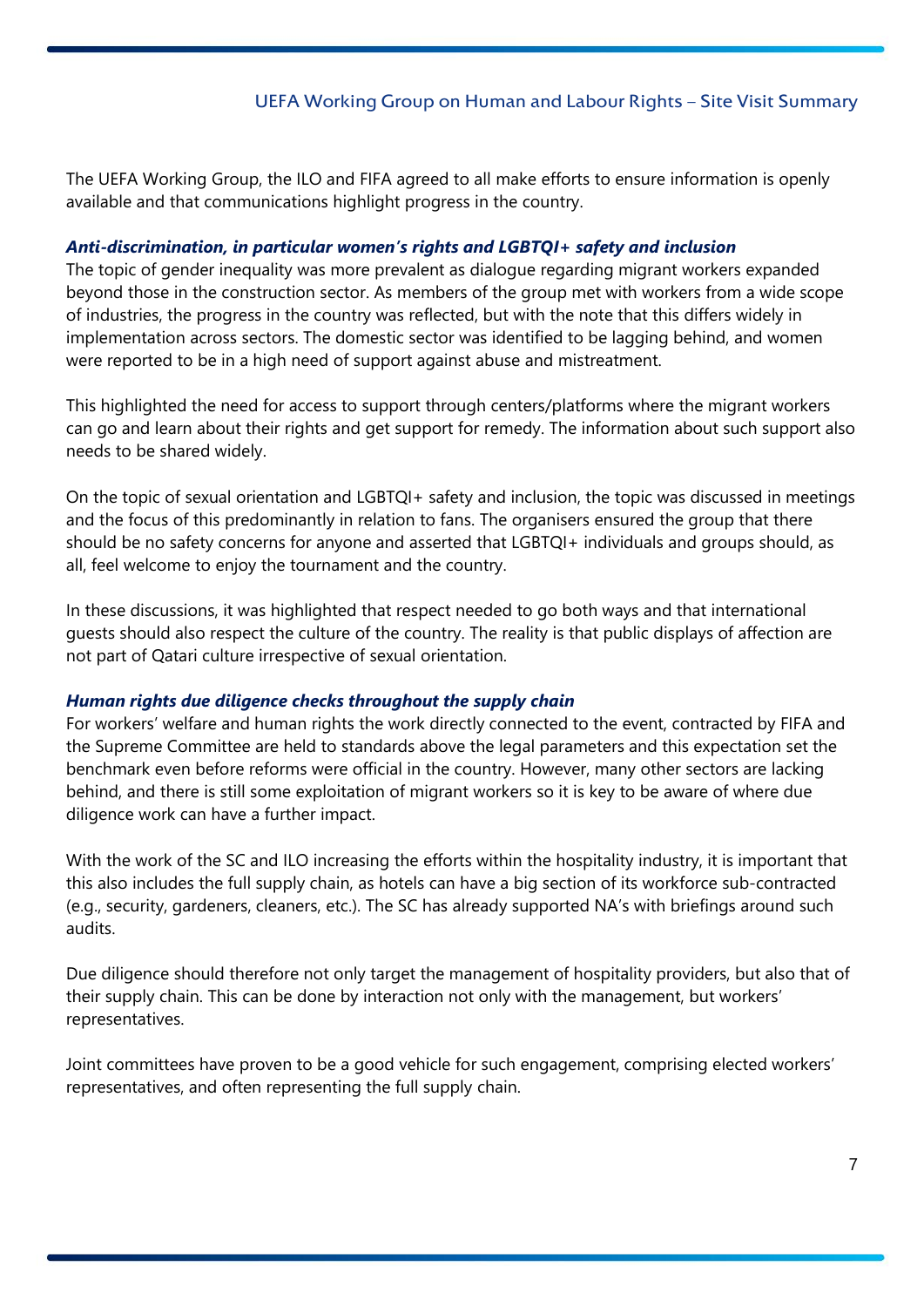Further to the five main topics discussed there was, in addition, a consistent focus on **legacy** which was also identified by the UEFA Working Group as a key finding of the visit. Throughout meetings and discussions, the importance of not only impacting the situation for the tournament, but also leaving a lasting legacy remained a positive point in common between the organisations and institutions throughout their work.

Whether referring to legislative reform, or the implementation of joint committees, the UEFA Working Group will keep to the objective of identifying and sharing information and tools for European football associations to impact the legacy aspects in Qatar. Additional visits to Qatar will also remain part of the plan for the UEFA Working Group, ensuring continued engagement post tournament.

#### **Open points**

Some points still require clarification in future exchanges and meetings including: the workers foreseen situation during the tournament; responsibility and outlines of legacy work past the mandate of the Supreme Committee (SC); the procedures connected to journalist/media arrests, their rights, and the support available.

## <span id="page-7-0"></span>5. Recommendations and next steps

#### **Recommendations**

Based on the input and discussions within the visit, the UEFA Working Group has defined the following recommendations to UEFA and the European Football Associations:

- 1. The UEFA Working Group will arrange a meeting with NAs, specifically targeting qualified NAs, to share and discuss the insights obtained during the site visit.
- 2. A European exchange session should be arranged, with participants of all 55 NAs, providing a platform for interaction with key stakeholders like the SC, ILO and BWI, and bringing discussions on these key topics to the wider European football community.
- 3. NAs and qualified teams should perform due diligence activities focused on the full supply chain with all foreseen providers in Qatar.
- 4. Reports of the visits should be made available to the public, for full transparency.

#### **Next steps**

Following the recommendations, UEFA and the Working Group will ensure all European NAs have access to the information collected during the site visit.

The UEFA Working Group will continue meeting on a regular basis and will also plan the third site visit to Qatar, which is currently set to take place in the spring of 2022.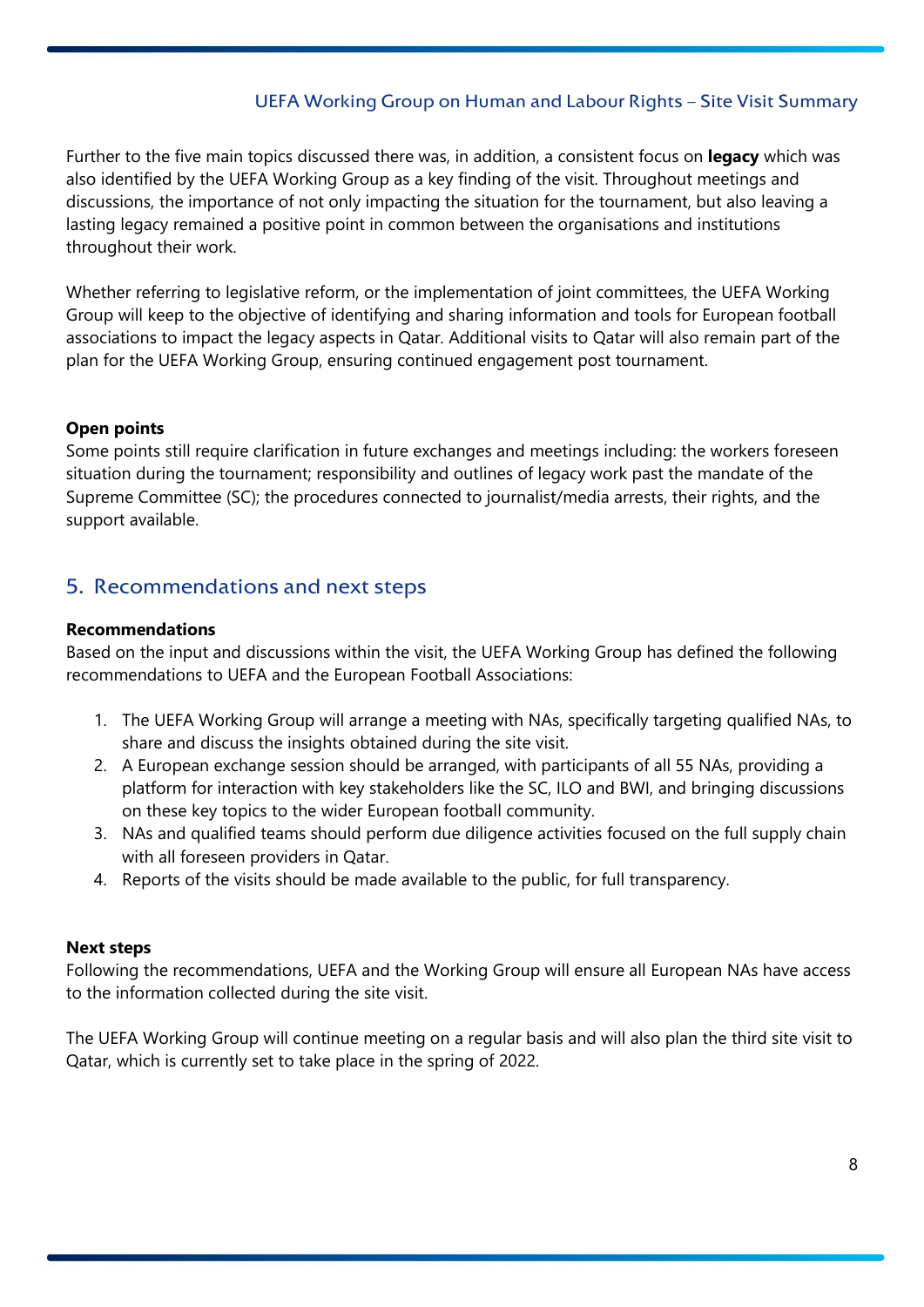# <span id="page-8-0"></span>6. Conclusion

The site visits in Qatar provide a strong opportunity for the delegation to collect direct insight into the systems and the work taking place on the ground, which enables better insight into the impact of Qatar hosting the 2022 World Cup.

The UEFA Working Group and UEFA agree that site visits are of absolute importance for gaining a better understanding about the situation, the development, and the challenges regarding human rights in Qatar. These visits also ensure that relevant information can be reviewed with the organisers, other organisations involved in the work, as well as with local authorities in a forum where questions can be raised and answers can be challenged and discussed.

Though this second visit marked one-year ahead of the FIFA 2022 World Cup in Qatar, it also highlighted the longer-term impact that work on reform implementation can have in the country and region for years to come. It also provided the foundation for the exploration of the possible legacy of football associations, ensuring human rights related due diligence becomes a consistent procedure in all events and tournaments.

UEFA and the Working Group thank the SC for their efforts in supporting the arrangements for meetings and logistics throughout the visit and appreciate all organisations, ministries and tournament colleagues taking the time to meet with the delegation in Doha. An additional thank you must go to the ILO, who in addition to contributing to discussions also supported further dialogue with migrant workers from different industries.